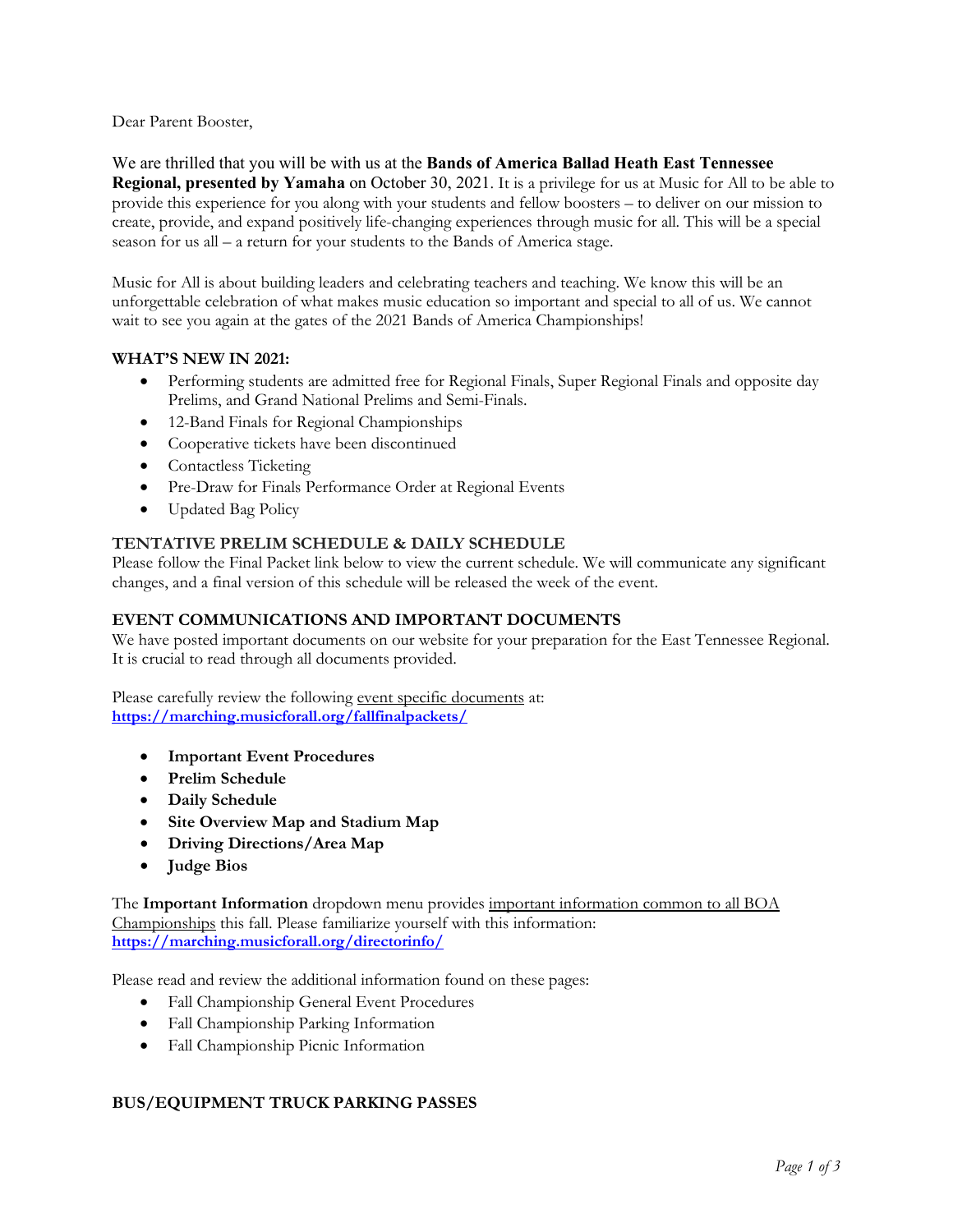At the East Tennessee Regional, bus/truck parking passes are complimentary, but must be requested in advance. Once you complete your online parking pass request, you will receive a confirmation email which contains a link to a Dropbox folder, containing the parking pass template. Include your school name on the pass, and you may only print the number of parking passes you requested in the form. The number of vehicles admitted into the lots will be verified by BOA Staff. If you need to purchase additional passes, please fill out the form again.

### **SPECTATOR PARKING**

There is no charge for spectator parking at the East Tennessee Regional, but space is limited in the adjacent parking structure. **Please advise your fellow parents and boosters to arrive early and allow extra time to get to the stadium, especially during peak times.** Refer to the Important Event Procedures document for further details.

# **MFA Employees - Vaccination**

*Please share the following statements with your administration and community, as needed.*

Music for All recently announced it will require all salaried employees and contracted personnel to be vaccinated against COVID-19 prior to attendance at the 2021 Bands of America Championships. The safety and well-being of those attending Bands of America Championships continues to be a top priority for Music for All. The latest recommendations of scientists, health officials, and authorities are that the COVID-19 vaccine provides the best protection against severe infection. Music for All will follow local requirements for safety and policies for event spectators. Policies and guidelines will be posted on marching.musicforall.org prior to each event.

### **FRIENDS AND FAMILY CAN'T BE THERE? WATCH LIVE ON BOALIVE.TV**

All 2021 Bands of America Championships will be live streamed on [BOALIVE.TV,](https://boalive.tv/) powered by BOX5 Media. Viewers can choose pay-per-view to watch one event, or a subscription for the best value to watch the entire BOA season. Please share this opportunity with your band boosters, students, and community so that those who cannot be there in person to cheer the band on can enjoy performances from wherever they are.

### **CONNECT WITH BANDS OF AMERICA AND MUSIC FOR ALL ONLINE**

Music for All will post photos, videos, and updates from each show this fall and we would love for you, your students, and your band's fans to join the conversation.

Encourage your band to follow Music for All and Bands of America on Facebook, Twitter, and Instagram so they don't miss any of the action. Use **#BOA2021** all season long and help promote music education in your community.

Facebook: [facebook.com/musicforallnetwork](http://www.facebook.com/musicforallnetwork) [facebook.com/bandsofamerica](http://www.facebook.com/bandsofamerica)

Instagram: @officialmusicforall Twitter: @BandsofAmerica and @musicforall

### **ADVOCACY IN ACTION**

Advocacy in Action is a signature program of Music for All designed to collect, recognize, and share effective practices and initiatives that support music education in our schools. The awards recognize and celebrate the commitment of school administrators, community leaders, teachers, and parents who believe in music education and are advocating to ensure that it is part of a comprehensive education for all children.